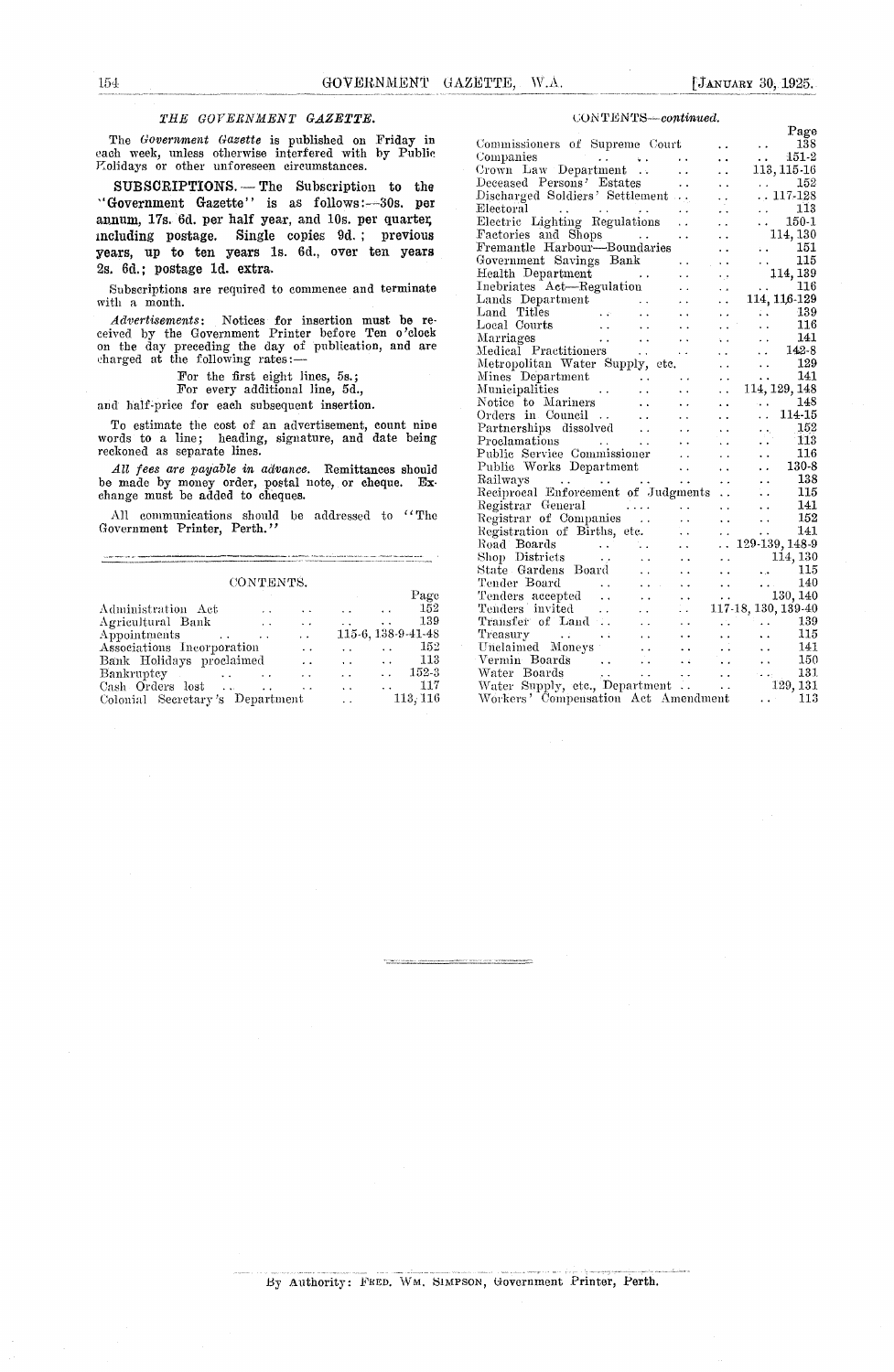

# Government Gazette

## PERTH, FRIDAY, 30 JANUARY 1925 No. 4

© STATE OF WESTERN AUSTRALIA

### **CONTENTS**

Administration Act Agricultural Bank Appointments Associations Incorporation Bank Holidays proclaimed Bankruptcy Cash Orders lost Colonial Secretary's Department Commissioners of Supreme Court Companies Crown Law Department Deceased Persons' Estates Discharged Soldiers' Settlement Electoral Electric Lighting Regulations Factories and Shops Fremantle Harbour—Boundaries Government Savings Bank Health Department Inebriates Act—Regulations Lands Department Land Titles Local Courts Marriages Medical Practitioners Metropolitan Water Supply, etc. Mines Department Municipalities Notice to Mariners Orders in Council Partnerships dissolved Proclamations Public Service Commissioner Public Works Department Railways Reciprocal Enforcement of Judgments Registrar General Registrar of Companies Registration of Births, etc. Road Boards Shop Districts